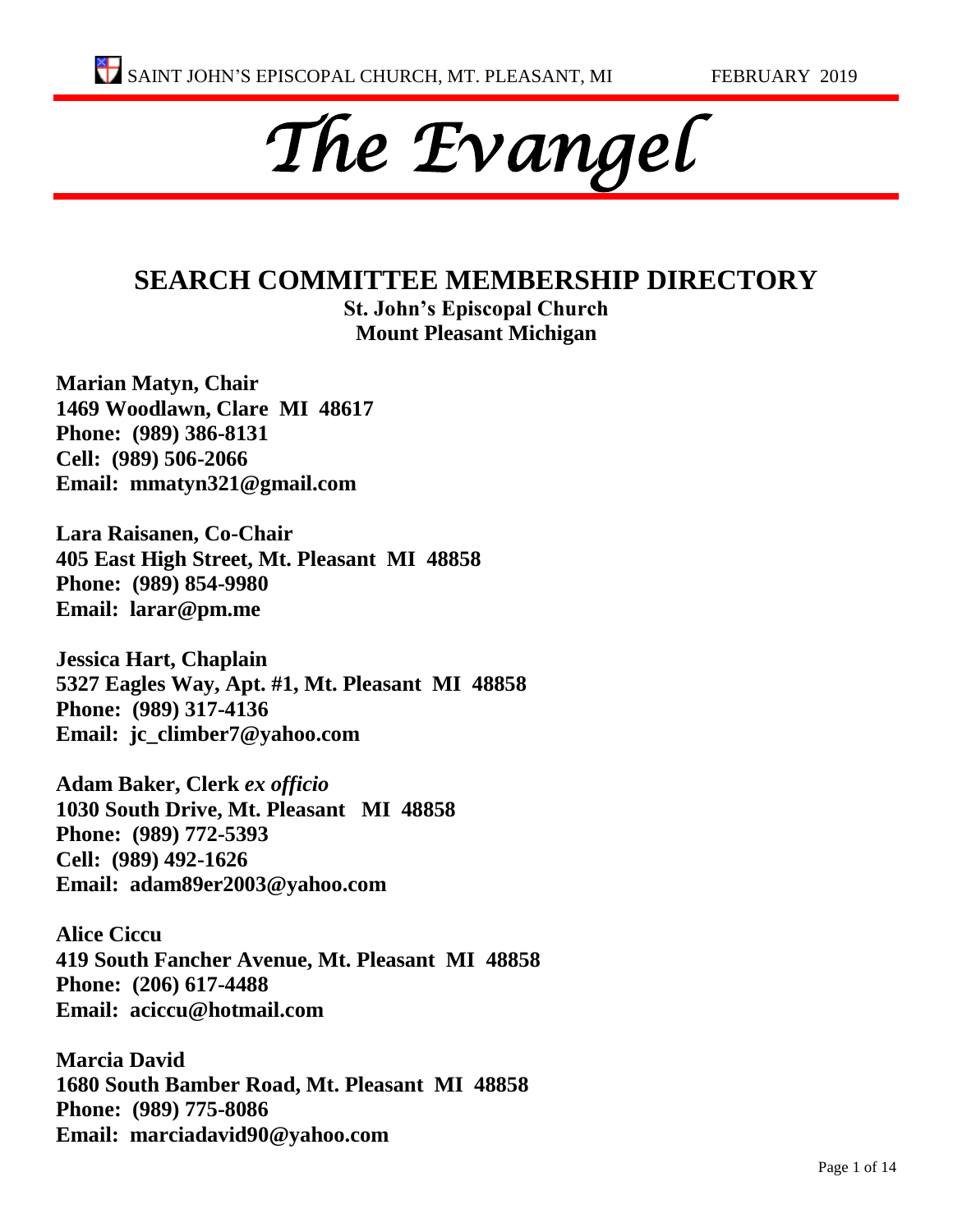**Tim Hartshorne 918 South Brown Street, Mt. Pleasant MI 48858 Phone: (989) 773-6303 Cell: (989) 289-9033 Email: harts1ts@cmich.edu**

**Candy Henderson 8907 Riverview Drive, Shepherd MI 48883 Phone: (989) 828-5230 Cell: (989) 289-6357 Email: billcandyh@cmacb.org**

**David Kinney 4535 Wykes Lane, Mt. Pleasant MI 48858 Phone: (989) 546-5424 Cell: (989) 572-5695 Email: kinne1da@cmich.edu**

**Ulana Klymyshyn 420 South Pine Street, Mt. Pleasant MI 48858 Phone: (989) 772-5616 Email: klymy1au@cmich.edu**

**Jonathan Korpi 1880 South Crawford Road, Apt. #F14, Mt. Pleasant MI 48858 Phone: (906) 361-2407 Email: jonpkorpi@gmail.com**

**Carol Lauffer 7888 East Broomfield Road, Mt. Pleasant MI 48858 Phone: (989) 772-0718 Email: calauffer@charter.net**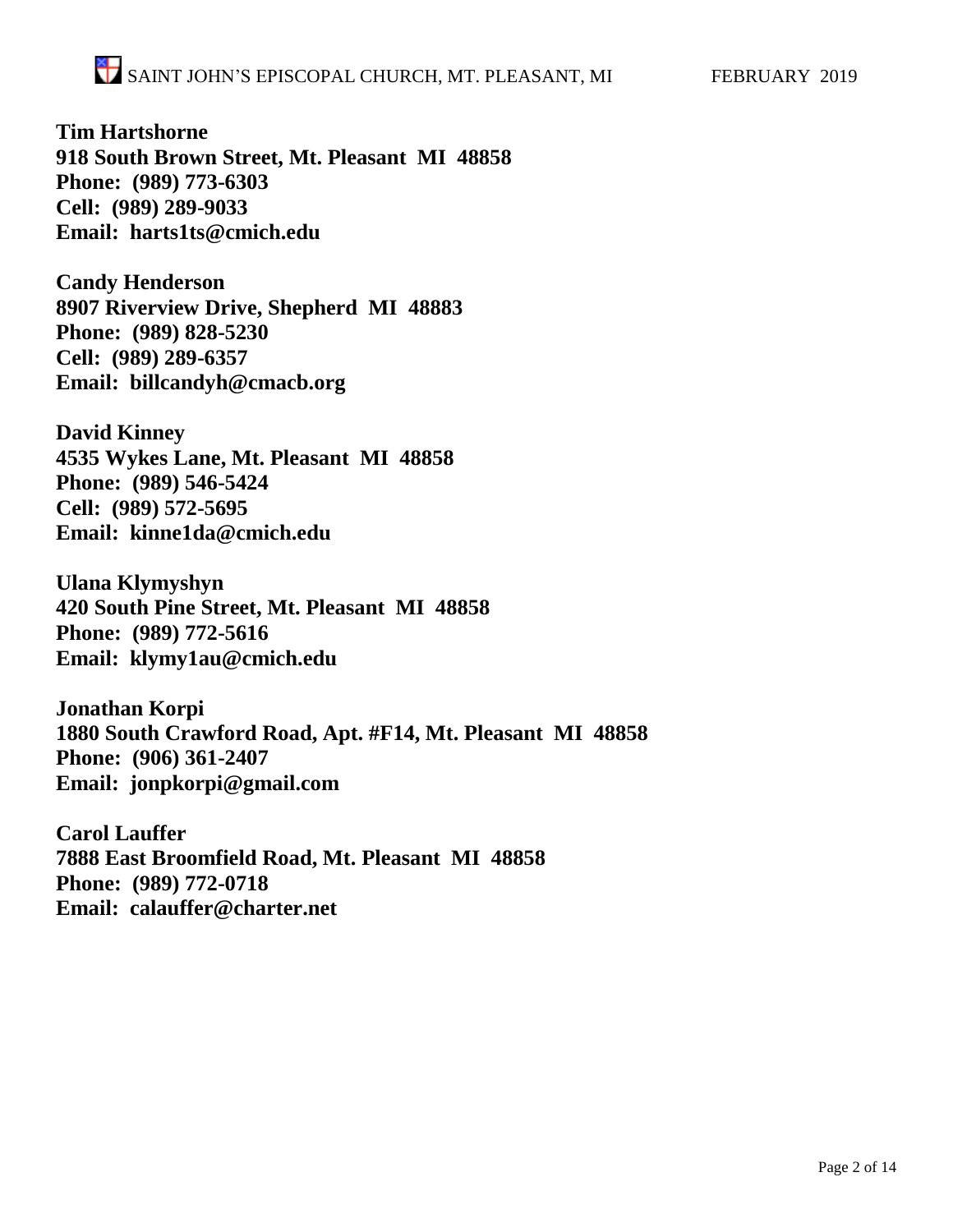# SAINT JOHN'S EPISCOPAL CHURCH, MT. PLEASANT, MI FEBRUARY 2019



**Remember Our Homebound Members** Stop by to visit or drop a card to our parish members who are homebound.

**Alma Dickerson** 461 E. Wing Rd., Mt. Pleasant 772-2516.

**Al Neal** Maplewood, 1945 Churchill Blvd. Mt. P - 773-6172

### **St. John's Prayer Group**

The 16 members of the Prayer Group offer petitions daily for the church and for specific requests. All parishioners are welcome to become members of



the Prayer Group or to submit requests by calling Sandy Wood, 773-9326, Martha Rarick, 773-7510, or the church office at 773-7448.



#### **Home Communion**

Just a reminder: you should let the parish office know if you are ill and wish to receive communion or a visit from either the clergy or a Lay Eucharistic Minister



| <b>Beth Bowman</b>    | 10 |
|-----------------------|----|
| <b>Thomas Mower</b>   | 12 |
| <b>Nancy Parshall</b> | 12 |
| <b>Rex Dingman</b>    | 16 |
| Eric Vinciguerra      | 18 |
| Jonathan Korpi        | 22 |
| Marian Matyn          | 22 |
| David Dingman         | 25 |
| Peg Hicks             | 27 |
|                       |    |



Robert & Ashley Miller 14

# **The NEW 2019 Altar Flower Calendar**

is posted near the back door of the Church. Please consider a Sunday that is a good date for you to honor or remember a loved one and sign up to provide altar flowers.

Flowers are a wonderful addition to worshiip! Thank you

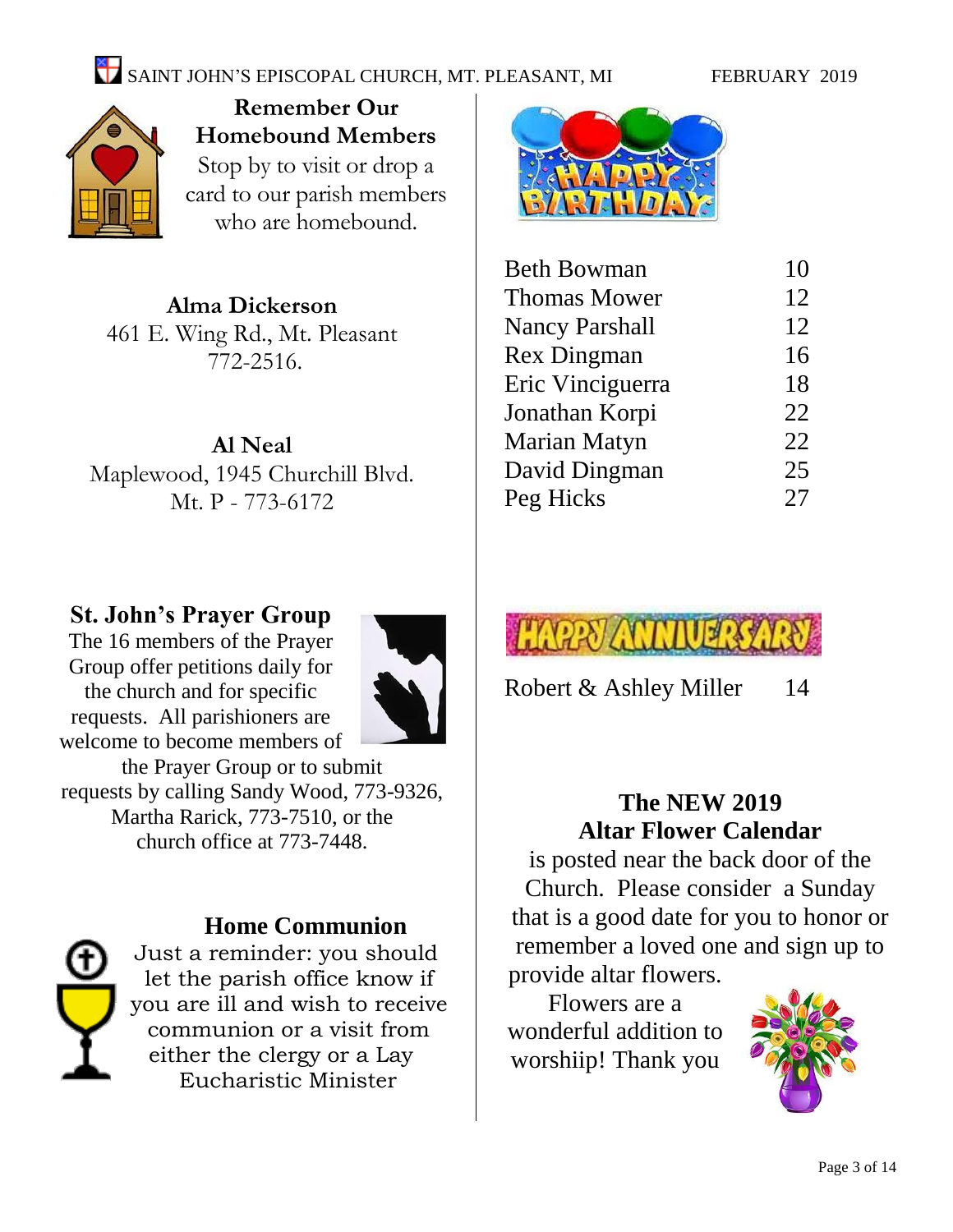# Outside the Tent

### *The arc of the moral universe is long, but it bends toward justice. -Martin Luther King*

These words from Martin Luther King appear in every email I write, mostly to remind me of the racism and injustice this nation still faces, and the need to be hopeful that we can move into the unity that King inspired. I remember well the day he died: April 4, 1968. I was a freshman at Bay de Noc College in Escanaba, and on that day I was in James Blaisdell's second semester U.S. history class.. When we returned to the room from our usual 15-minute break, our instructor told us in a shaking voice that Martin Luther King had been killed in Memphis as he spoke from the balcony of his hotel room.

The horror of his assassination brought back the death of President Kennedy in 1963. Young as I was then, I was stunned that someone could actually shoot the president: surely God protected him? Two months after King's death, Robert Kennedy was shot as he campaigned in Las Angeles. I was hanging out that day with my best friend, who was home for the summer from Mt. Mary College in Milwaukee. The weight of yet another death was so heavy that I went home to be alone with my sorrow.

When I woke up this past celebration of Dr. King's life I was gradually aware of voices in the street. Some of the uproar might have come from the men and women heading to the march in King's memory. Sadly, some were students out cruising University St., looking for parties to fill their empty day.

Recently I finished reading *Becoming*, Michelle Obama's powerful memoir. Her account of coming of age in Chicago's South Side, and of the hurdles she and her husband faced when he was the first black man elected president, convinced me that we have a long way to go: we now have a president who is both racist and misogynist, and who continues to attract Americans who believe that diversity will somehow take away from them what is theirs "by right."

I am hopeful that the "arc of the moral universe" truly bends toward justice." As a college student in the late sixties I thought I would see a brave new world in my lifetime. Now I know that I will not, but I keep praying for justice, hoping that this nation has the strength to heal the wrongs done to generations of Americans who did not "look like" the majority.

Peace, Nancy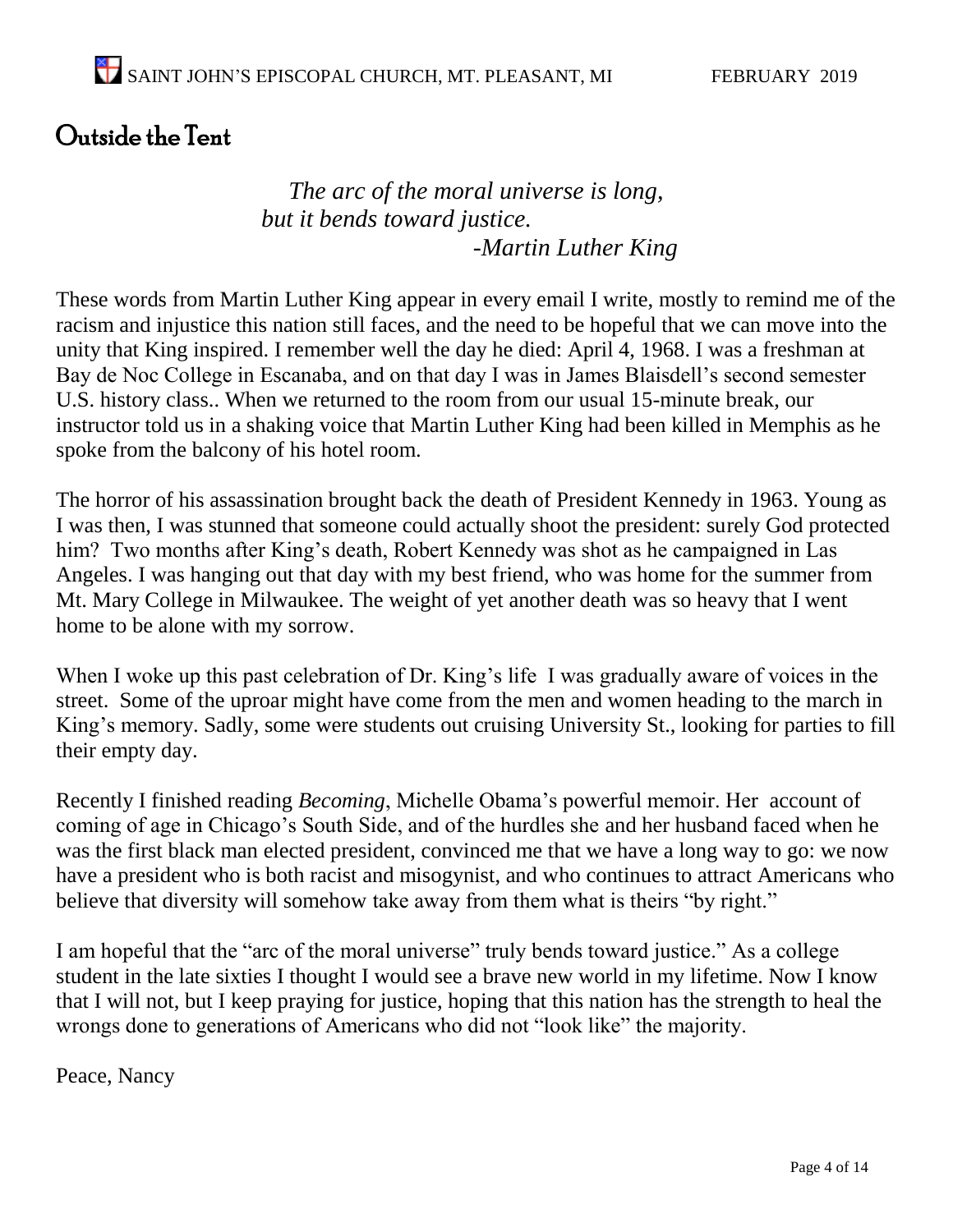SAINT IOHN'S EPISCOPAL CHURCH, MT. PLEASANT, MI FEBRUARY 2019 MARK YOUR CALENDAR! The John H. Goodrow Fund Annual Fundraiser Friday, February 15, 2019 at Buck's Run Social Hour  $5.50$  p.m. Dinner 6:30 p.m. Tickets \$50 Tables: Reserved table for 8, \$400 • RED table for 8, (includes 2 bottles of wine), \$\$500 • BLACK table for 8, (includes2 bottles of champagne), \$600 To reserve or sponsor a table, contact Carol Lauffer at calauffer@charter.net or at 772-0718.. To purchase tickets see Sharon Bolton, Sally Goodrow, Carol Lauffer or Harriett White.

*CENTER FOR CHRISTIAN SPIRITUALITY*

**St. John's Episcopal Church**

**206 W. Maple Street**

**Mt. Pleasant, MI 48858**

[centerforchristianspirituality@yahoo.com](mailto:centerforchristianspirituality@yahoo.com) [Lbeard@brynmawr.edu](mailto:beard@brynmawr.edu) (cell: 989-807-0216)

Center cell phone: 989-444-9872

Dear Friends:

PLEASE SAVE THE DATES: Thursday, September 19th to Sunday, September 22 Episcopal priest, Fr. Peter Pearson, of Scranton, PA will be in residence at St. John's for an icon painting (writing) workshop. The workshop runs all day Thursday, Friday, and Saturday from 9-5 and includes a simple catered lunch on those days. Every participant will complete an icon during the workshop. At the 10:00 Sunday Eucharist on September 22nd, the icons will be blessed by Fr. Pearson, who will also preach that morning.

The cost of the workshop is \$300 per participant. We need a minimum of 12 and a maximum of 20 participants. This covers the cost of the workshop, all materials, half Fr. Pearson's airfare, and the simple catered lunch. Interested folks can preregister by sending an e-mail to [lbeard@brynmawr.edu.](mailto:lbeard@brynmawr.edu) Five folks have preregistered thus far. Two of them have worked with Fr. Pearson in earlier workshops. There will be additional advertising about the workshop sent this week to area churches and other religious houses of worship and wisdom traditions.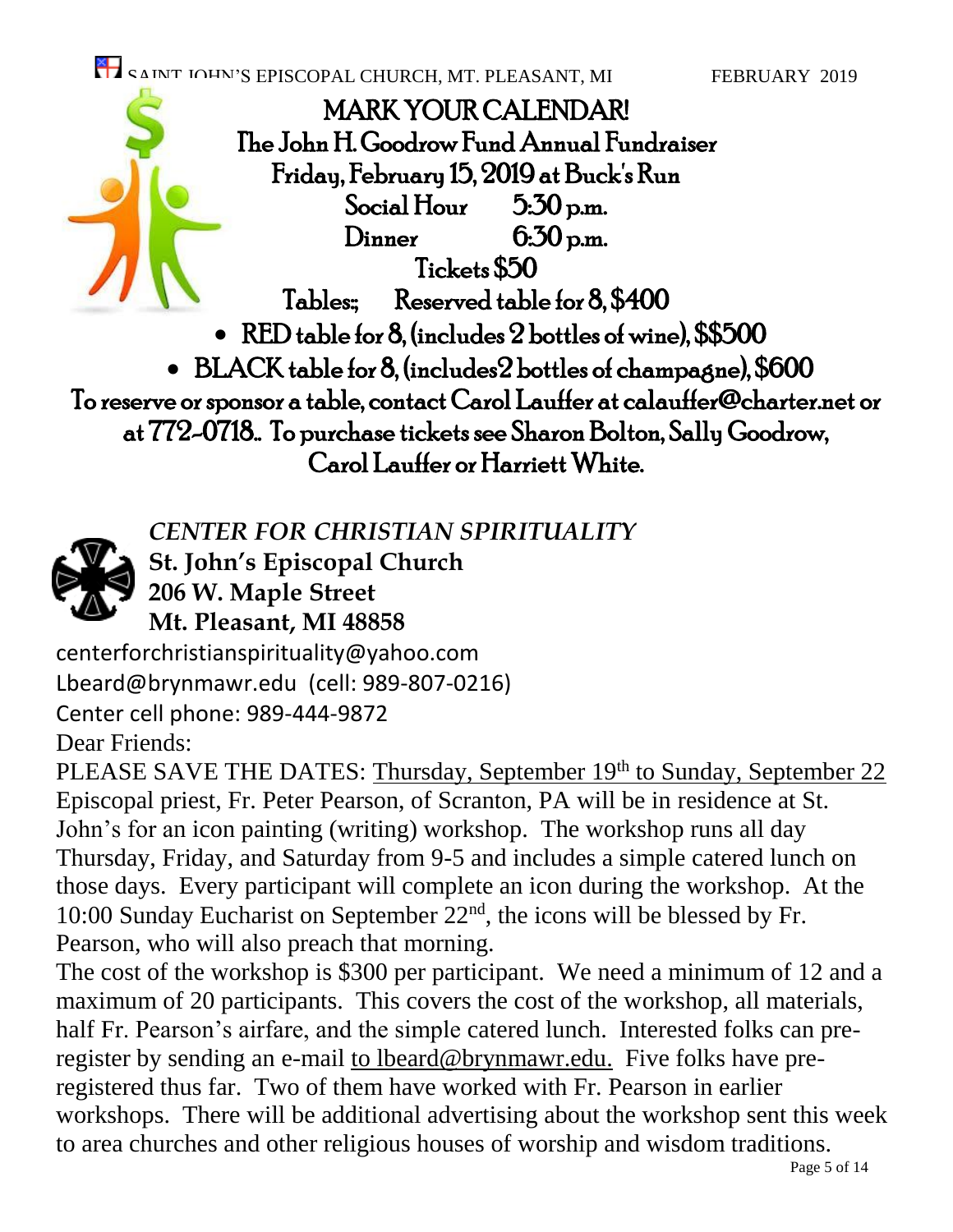

# February 2019 Sunday Lay Ministry

|                 |                                                                                       |                     |                        | <b>COFFEE</b>                |                        | <b>ALTAR</b>          |  |  |  |
|-----------------|---------------------------------------------------------------------------------------|---------------------|------------------------|------------------------------|------------------------|-----------------------|--|--|--|
| <b>DATE</b>     | <b>LESSONS</b>                                                                        | <b>PRAYERS</b>      | <b>GREETERS</b>        | <b>HOUR</b>                  | <b>ACOLYTES</b>        | <b>GUILD</b>          |  |  |  |
|                 |                                                                                       |                     |                        | <b>HOSTS</b>                 |                        |                       |  |  |  |
| February        | 8:00 a.m.                                                                             | 8:00 a.m.           |                        |                              |                        |                       |  |  |  |
| 3               | <b>Steve</b>                                                                          | Peg Hicks           | David, Nancy           | Rod Lesli and                | <b>Adam Baker</b>      | Pamela                |  |  |  |
|                 | Berkshire                                                                             |                     | and Matthew            | Marian Matyn                 |                        | Dingman and           |  |  |  |
| 4               | 10:00 a.m.                                                                            | 10:00 a.m.          | Kinney                 |                              |                        | Peg Hicks             |  |  |  |
| Epiphany        | Anne Alton                                                                            | Joan Kadler         |                        |                              |                        |                       |  |  |  |
| Lectionary:     | 1 Corinthians 13:1-13<br>Psalm 71:1-6<br>Luke 4:21-30                                 |                     |                        |                              |                        |                       |  |  |  |
| February        | 8:00 a.m.                                                                             | 8:00 a.m.           | Ulana                  |                              |                        |                       |  |  |  |
| 10              | <b>Barbara</b>                                                                        | Martha Rarick       | Klymyshyn              | <b>Christi Brookes</b>       | Matthew                | Pamela                |  |  |  |
|                 | Sheperdigian                                                                          |                     | and Lynne              | D.J. and Misha               | Kinney                 | Dingman and           |  |  |  |
| 5               | 10:00 a.m.                                                                            | 10:00 a.m.          | L'Hommedieu            | Proctor                      |                        | Peg Hicks             |  |  |  |
| <b>Epiphany</b> | <b>Ralph Baber</b>                                                                    | <b>Henry Fulton</b> |                        |                              |                        |                       |  |  |  |
|                 | Lectionary: Isaiah 6:1-8, [9-13]<br>1 Corinthians 15:1-11<br>Psalm 138<br>Luke 5:1-11 |                     |                        |                              |                        |                       |  |  |  |
| February        | 8:00 a.m.                                                                             | 8:00 a.m.           |                        |                              |                        |                       |  |  |  |
| 17              | Martha Rarick                                                                         | Peg Hicks           | Rod Leslie &           | Colin, Anne,                 | Emma                   | Ella Jo Regan         |  |  |  |
|                 | 10:00 a.m.                                                                            | 10:00 a.m.          | Marian Matyn           | and Matthew                  | Dingman                | and David             |  |  |  |
| 6               | Mary Ellen                                                                            | Nancy               |                        | Alton                        |                        | Shirley               |  |  |  |
| <b>Epiphany</b> | Cochrane                                                                              | Hartshorne          |                        |                              |                        |                       |  |  |  |
|                 | Lectionary: Jeremiah 17:5-10                                                          | Psalm 1             | 1 Corinthians 15:12-20 |                              | Luke 6:17-26           |                       |  |  |  |
| February        | 8:00 a.m.                                                                             | 8:00 a.m.           |                        |                              |                        |                       |  |  |  |
| 24              | Peg Hicks                                                                             | Martha Rarick       | Colin, Anne            | <b>Sharon Bolton</b>         | Rex                    | Ella Jo Regan         |  |  |  |
|                 | 10:00 a.m.                                                                            |                     | and Mathew             | and Elizabeth                | Dingman                | and David             |  |  |  |
| 7               | <b>Tom</b>                                                                            | 10:00 a.m.          | Alton                  | <b>Brockman</b>              |                        | Shirley               |  |  |  |
| Epiphany        | <b>Cochrane</b>                                                                       | Joan Kadler         |                        |                              |                        |                       |  |  |  |
|                 | Lectionary: Genesis 45:3-11, 15                                                       |                     | Psalm 37:1-12, 41-42   | 1 Corinthians 15:35-38,42-50 |                        | Luke 6:27-38          |  |  |  |
| <b>Mach</b>     | 8:00 a.m.                                                                             | 8:00 a.m.           |                        |                              |                        |                       |  |  |  |
| 3               | <b>Steve</b>                                                                          | Martha Rarick       | <b>Sharon Bolton</b>   | Laura                        | Jonathan               | Pamela                |  |  |  |
|                 | <b>Berkshire</b>                                                                      |                     | and Laura              | Cochrane and                 | Korpi                  | Dingman and           |  |  |  |
| Last            | 10:00 a.m.                                                                            | 10:00 a.m.          | Cochrane               | <b>Bernice Cole</b>          |                        | <b>Harriett White</b> |  |  |  |
| Epiphany        | <b>Henry Fulton</b>                                                                   | Mary Kiesgen        |                        |                              |                        |                       |  |  |  |
| Lectionary:     | Exodus 34:29-35                                                                       | Psalm 99            | 2 Corinthians 3:12-4:2 |                              | Luke 9:28-36, [37-43a] |                       |  |  |  |

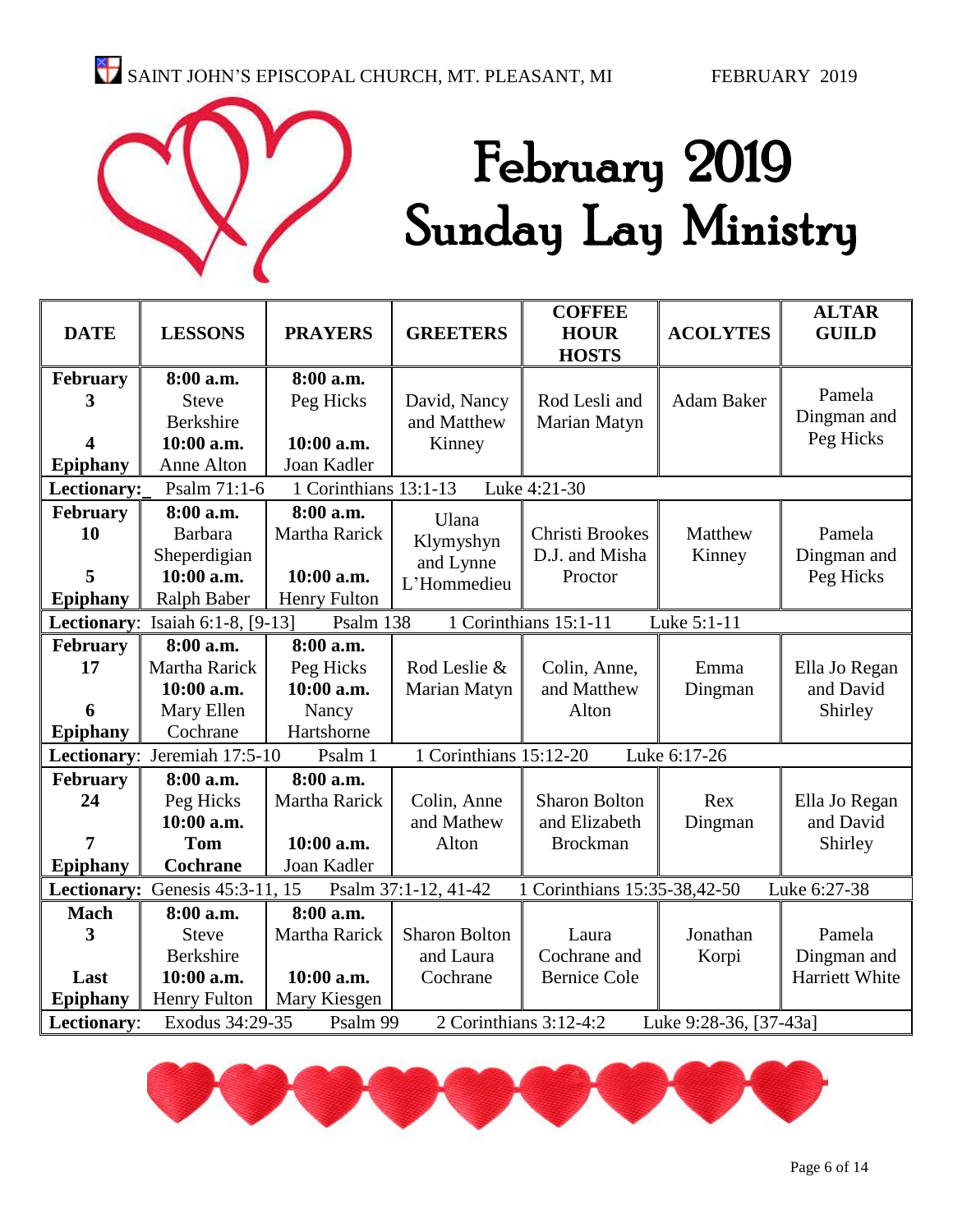SAINT JOHN'S EPISCOPAL CHURCH, MT. PLEASANT, MI FEBRUARY 2019

# FEBRUARY 2019 at St. John's Episcopal Church. For updates, visit the Parish Website and click on "Calendar"

| Sunday                       | Monday               | Tuesday         | Wednesday | Thursday           | Friday               | Saturday                 |
|------------------------------|----------------------|-----------------|-----------|--------------------|----------------------|--------------------------|
| $\overline{3}$<br>4 Epiphany | 4                    | 5               | 6         | 7                  | 8                    | 9                        |
| 8 a Holy Eucharist           | 12 Noon DOK          | 10 a.m. Tai Chi |           |                    | <b>Office Closed</b> |                          |
| 9 a Sunday School            | 4 p.m.               |                 |           | 10 a.m. Tai Chi    |                      |                          |
| 10 a Choral Eucharist        |                      | 5:3-p.m. Yoga   |           |                    |                      |                          |
| 10 a Pine River              | <b>Music Meeting</b> |                 |           | 5:30 p.m.          |                      |                          |
| 5 p. Holy Eucharist          |                      | 7 p.m.          | 6:30 p.m. | Choir Rehearsal    |                      |                          |
| Emmaus                       |                      | Compassionate   | Yoga      |                    |                      |                          |
| 5 pm Yoga                    | 5:30 a.m.EfM         | Friends         |           |                    |                      |                          |
| 10<br>5 Epiphany             | 11                   | 12              | 13        | 14                 | 15                   | 16                       |
| 8 a Holy Eucharist           | 9:30 a.m. Staff      |                 |           |                    | <b>Office Closed</b> | $10$ am $\overline{St.}$ |
| 9 a Sunday School            | Meeting              | 10 a.m. Tai Chi |           | 10 a.m. Tai Chi    |                      | <b>Demetrious Greek</b>  |
| 10 a Choral Eucharist        |                      |                 |           |                    | 5:30 p.m. The John   | Orthodox Church          |
| 10 a Pine River11:30         | 4 p.m.               | 5:30 p.m. Yoga  |           | 5:30 p.m.          | H. Goodrow Fund      |                          |
| <b>Vestry Meeting</b>        | <b>Music Meeting</b> |                 | 6:30 p.m. | Choir Rehearsal    | Annual Fundraiser    |                          |
| 5 p Evensong                 |                      |                 | Yoga      |                    | at Buck's Run        |                          |
| 5 p. Holy Eucharist          | 5:30:p.m. EfM        |                 |           |                    |                      |                          |
| Emmaus                       |                      |                 |           |                    |                      |                          |
| 5 p.m. Yoga                  |                      |                 |           |                    |                      |                          |
| 17<br>6 Epiphany             | 18                   | 19              | 20        | 21                 | 22                   | 23                       |
| 8 a Holy Eucharist           | March Evangel        |                 |           | 10 a.m. Tai Chi    | <b>Office Closed</b> |                          |
| 9 a Sunday School            | Deadline             | 10 a.m. Tai Chi |           | 5:30 p.m.          |                      |                          |
| 10 a Choral Eucharist        | 4 p.m.               |                 |           | Choir Rehearsal    |                      |                          |
| 5 p. Holy Eucharist          | <b>Music Meeting</b> | 5:30 p.m. Yoga  |           |                    |                      |                          |
| Emmaus                       |                      |                 | 6:30 p.m. | 7-9 pm Mt.Pleasant |                      |                          |
| 5 p Yoga                     | 5:30p.m. EfM         |                 | Yoga      | Diversity Group    |                      |                          |
| 24<br>24<br>7 Epiphany       | 25                   | 26              | 27        | $\overline{28}$    | March 1              | $\overline{2}$           |
| 10 a Choral Eucharist        |                      |                 |           |                    | <b>Office Closed</b> |                          |
| ONE service followed         | 4 p.m.               | 10 a.m. Tai Chi |           | 10 a.m. Tai Chi    |                      |                          |
| by the Annual Meeting        | <b>Music Meeting</b> |                 |           |                    |                      |                          |
| 10 a Pine River              |                      | 5:30 p.m. Yoga  |           | 5:30 p.m.          |                      |                          |
| 5 p. Potluck and Holy        | 5:30:p.m. EfM        |                 | 6:30 p.m. | Choir Rehearsal    |                      |                          |
| Eucharist                    |                      |                 | Yoga      |                    |                      |                          |
| t Emmaus                     |                      |                 |           |                    |                      |                          |
| 5 p Yoga                     |                      |                 |           |                    |                      |                          |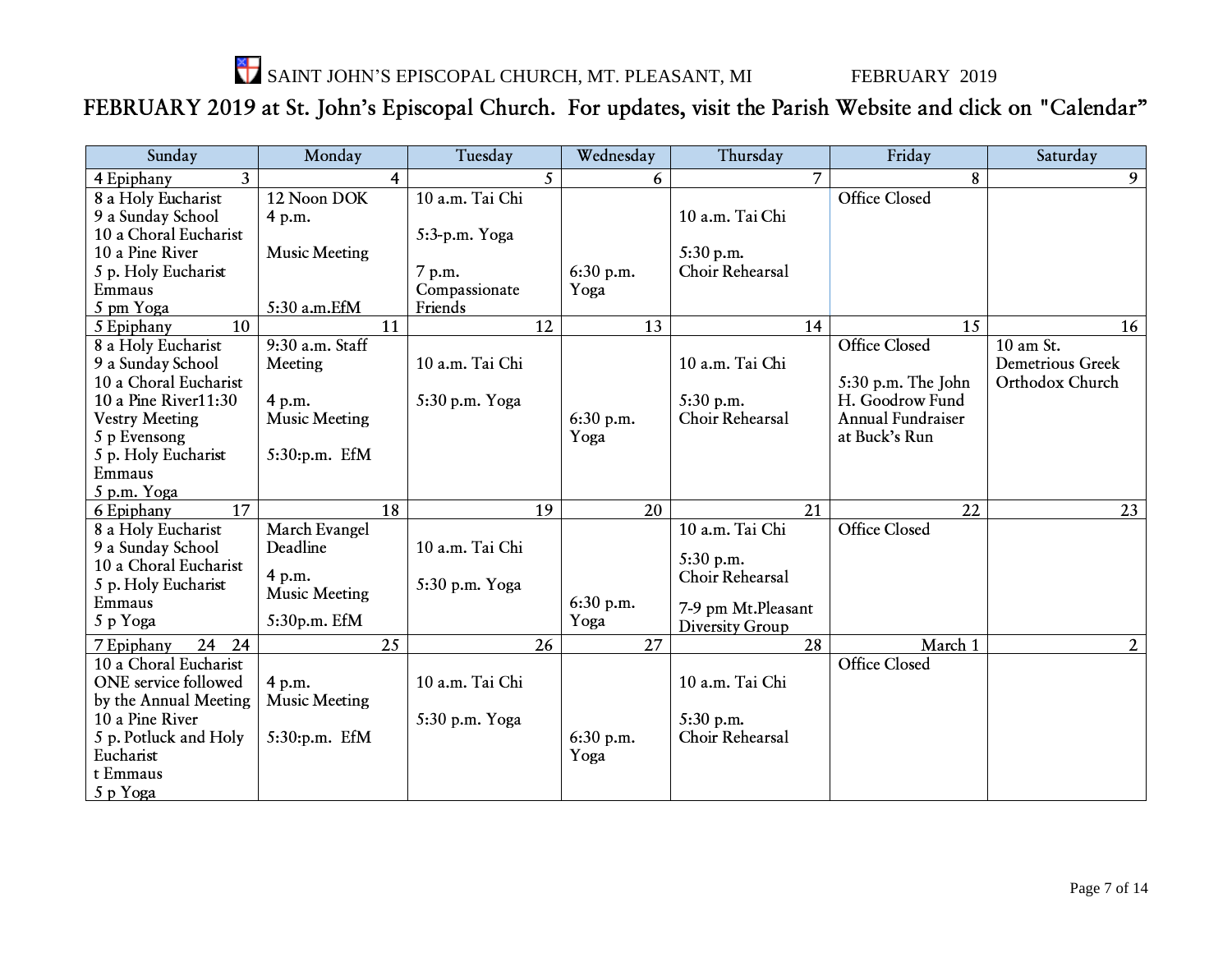SAINT JOHN'S EPISCOPAL CHURCH, MT. PLEASANT, MI FEBRUARY 2019

**This is our Greeter/Coffee Hour Host Schedule—If you cannot serve on the date you were given, please exchange dates with someone else on the list and call the Parish Secretary at 773-74**

**Greeters**



# **February**

- David, Nancy and Matthew Kinney
- Ulana Klymyshyn and Lynne L'Hommedieu
- Rod Leslie and Marian Matyn
- Colin, Anne and Matthew Alton

# **March**

- Sharon Bolton and Laura Cochrane
- Tom and Mary Ellen Cochrane
- Marcia David and Candy Henderson
- David and Jennifer Dingman
- Ford and Pamela Dingman

# **April**

- Joan Kadler and Mary Kiesgen
- David, Nancy and Matthew Kinney
- Ulana Klymyshyn and Lynne L'Hommedeu
- Rod Leslie and Marian Matyn

**Coffee Hour Hosts**



### **February**

- Rod Leslie and Marian Matyn
- Christi Brooks and D.J. and Misha Proctor
- Colin, Anne, and Matthew Alton
- Sharon Bolton and Elizabeth Brockman

# **March**

- Laura Cochrane and Bernice Cole
- Clancy and Pat DeLong
- David and Jennifer Dingman
- Ford and Pamela Dingman
- Joan Kadler and Mary Kiesgen

# **April**

- David, Nancy and Matthew Kinney
- Rod Leslie and Marian Matyn
- Christi Brookes, D.J. and Misha Proctor
- Harriett White and Sandy Wood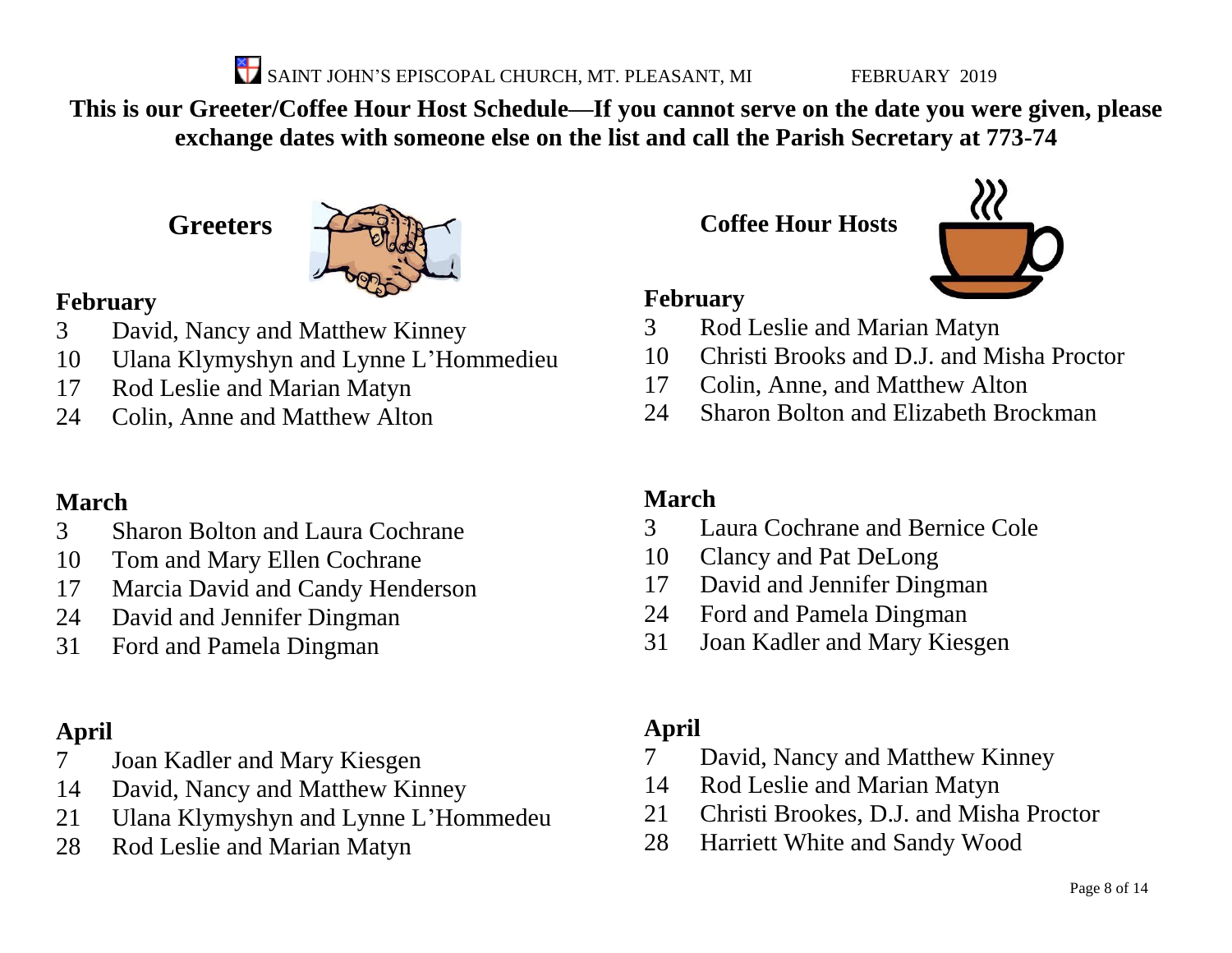#### **Sr. John's Episcopal Church Minutes from Vestry/Search Committee January 13th, 2019.**

Present are Adam Baker (clerk), Harriett White, David Shirley, Ulana Klymyshyn, Marcia David, Nancy Herman-Kinney, David Kinney, Matthew Kinney, Marian Matyn, Jess Hart, Eric Vinceguerra, Tim Hartshorne, Jonathan Korpi, Bernice Cole, Lara Raisanen, Carol Lauffer, Candy Henderson, Tom Cochrane, Ella Jo Regan, Alice Ciccu, Diane Stier, Anne Hallmark.

Diane opens with a prayer and introduced Anne. Diane leaves.

Anne opens by asking what we expect from this meeting. Adam says a road map for what to expect in the coming months as we begin the search process. Marian says she wants to know what a canon missioner does and her role in the search process. Anne adds that she is going to inform us of rules and regulations. David Kinney says he wishes to know the relationship between the vestry and search committee.

Anne begins by saying that her role is basically whatever it needs to be. Anne writes her cell number (703)-447-0856 so we all have it. She has spent a great deal of time as an interim rector and search committee consultant.

Anne says when search committee recommends candidates make sure that they are all people you think would work as rectors (for example, if we have a 1st and 2nd choice make sure that they are both candidates we would want as rectors) Anne thinks our charge is lovely and very nice.

Anne also stresses that good process makes for good outcome. The work we do for one another- the process, if it is good and life-giving , will lead to a good outcome. Vestry and Search Committee must be nurturing and supportive of each other. (She emphasizes this point strongly).

Search committee also discusses how important we think deciding by consensus is. We do not want factions to form on committee, and we are discouraged from voting as a way to decide matters. Some members express concern that deciding by consensus can discourage people from discussing concerns they have, so it is very important that we get input from everyone when discussing and deciding matters, and always bring up issues or concerns we have.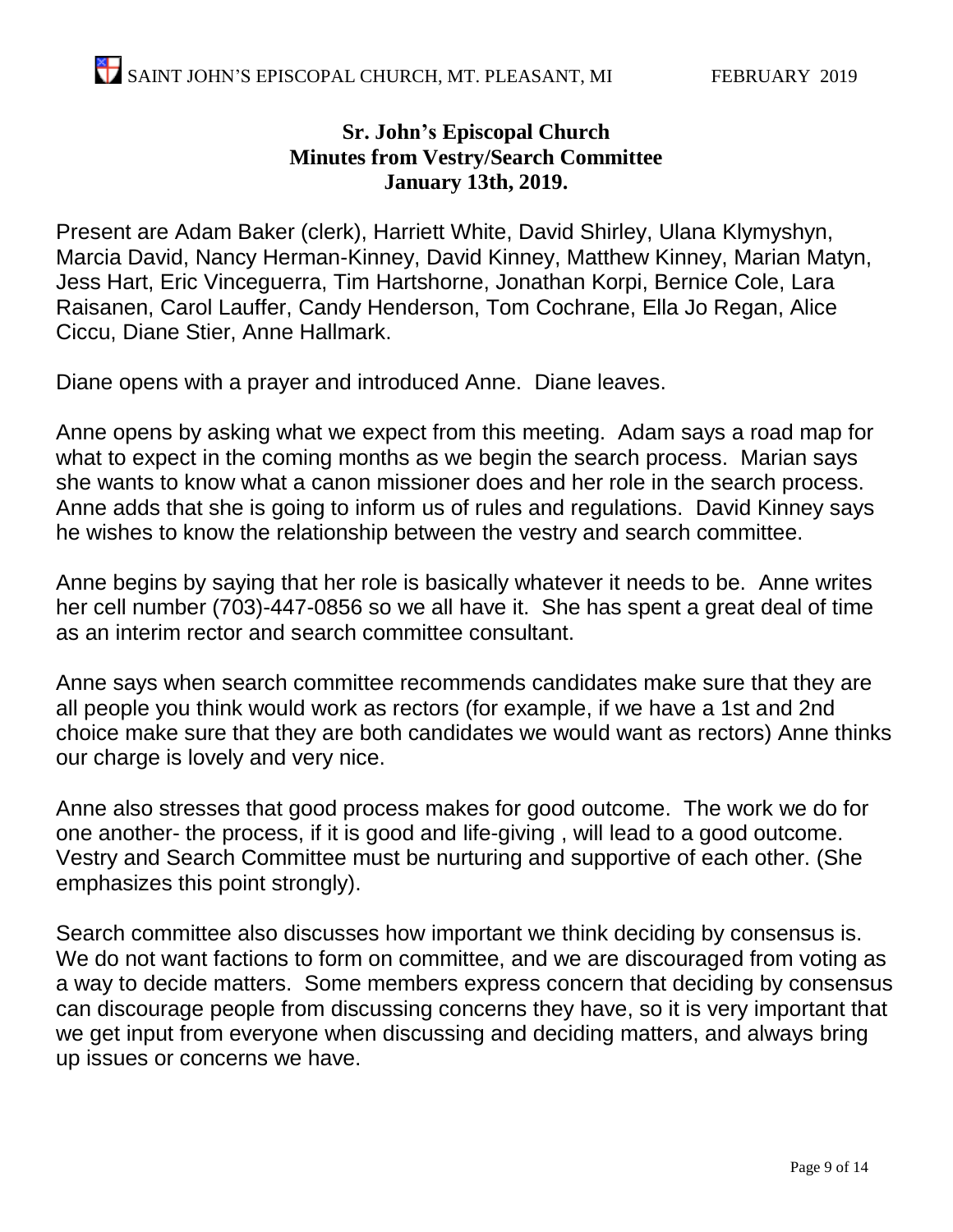Adam asks what stresses arise during the search process. Anne states a common stress comes when the committee narrows down to a few names, it is imperative that search committee keeps their mouths shut. (e.g. if a committee member reveals a name on the shortlist and their parish gets wind that they are leaving, there will be chaos).

Jess asks what traditionally a committee chaplain's role is. Anne answers that officially they lead prayer during meetings, but hopefully will foster the growth of the spiritual dimension of the search.

Anne closes with a story of a terribly mismatched priest. During his first service, two community leaders walked out because they felt tied in knots from anxiety, wondering what they were going to do. Anne strongly urges us to go with out guts and never ignore red flags.

Faithfully submitted, Adam Baker

# **Parish House Silverware**

It has come to our attention that the church's silverware has become very limited. Originally there were four boxes each filled with extra spoons, knives, dinner forks and salad forks. There are still some extra knives in one of the boxes but the other boxes are empty. If anyone has any idea where these may have been stored or if they were borrowed please let the church office know or Nancy Kinney, Marcia David or Pamela Dingman.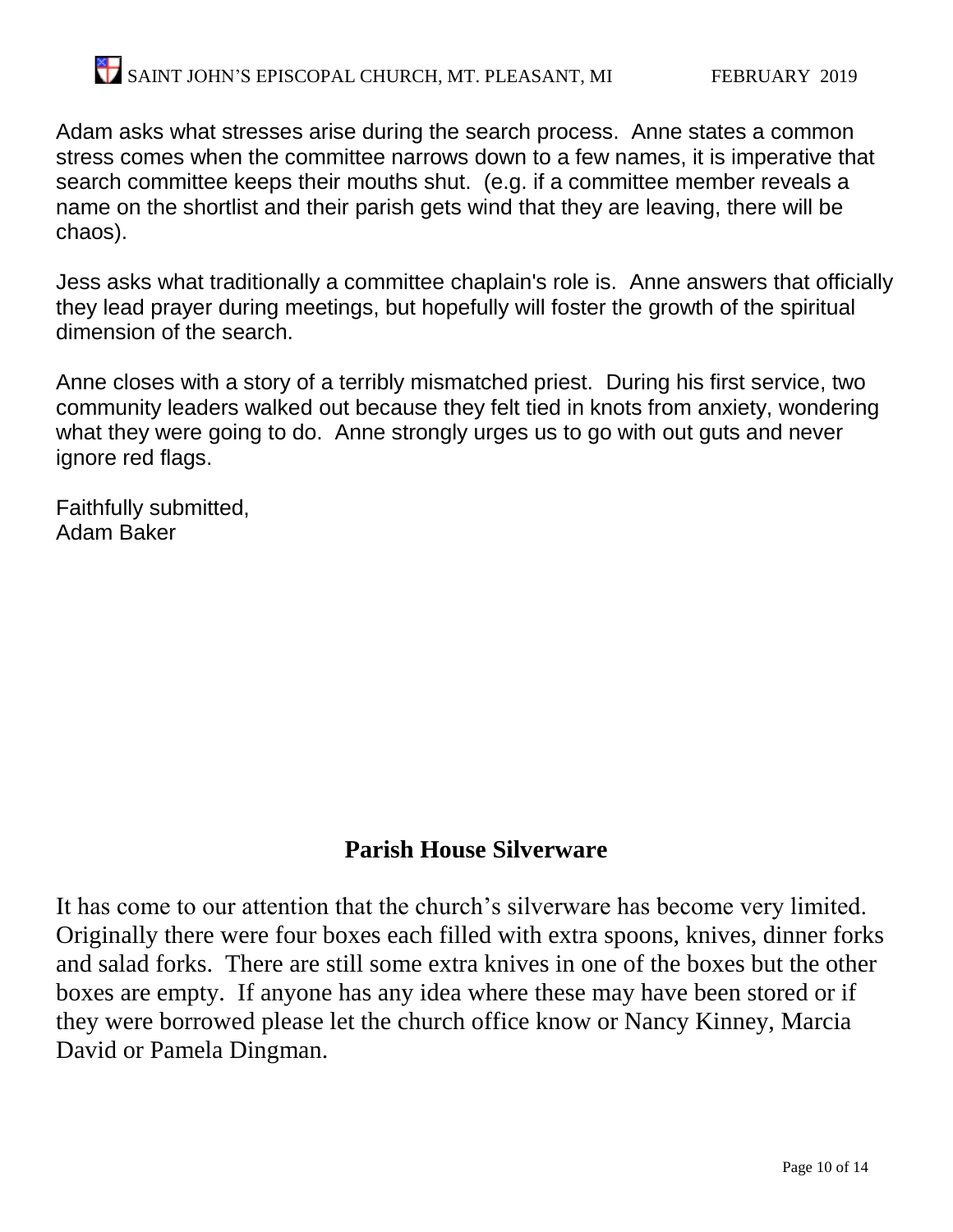# **Treasurer's Report** St. John's Episcopal Church Annual Meeting January 2019

The detailed financial report for 2018 and budget for 2019 is shown on the following pages, concluding with the restricted funds activities and balances for 2018. A special thank you goes out to all parishioners who increased their pledges. Though we did not meet our budget, we were able to cover roughly \$6,000 in building repairs and set aside \$5,000 for new rector search and \$6,600 in new rector moving expenses. The 2019 budget shows no expenses for a priest. However, it does fully fund supply priests and earmarks nearly \$35,000 toward mortgage reduction. In February, we will start another campaign aimed at mortgage elimination.

Below are some key areas of interest.

#### **Capital Fund** Income 53,754.44 **Expenses** 57,621.81 **Cash Balances** Cash balances on December 31, 2018 are as follows: Construction Loan/Mortgage - Isabella Bank & Trust **Activity**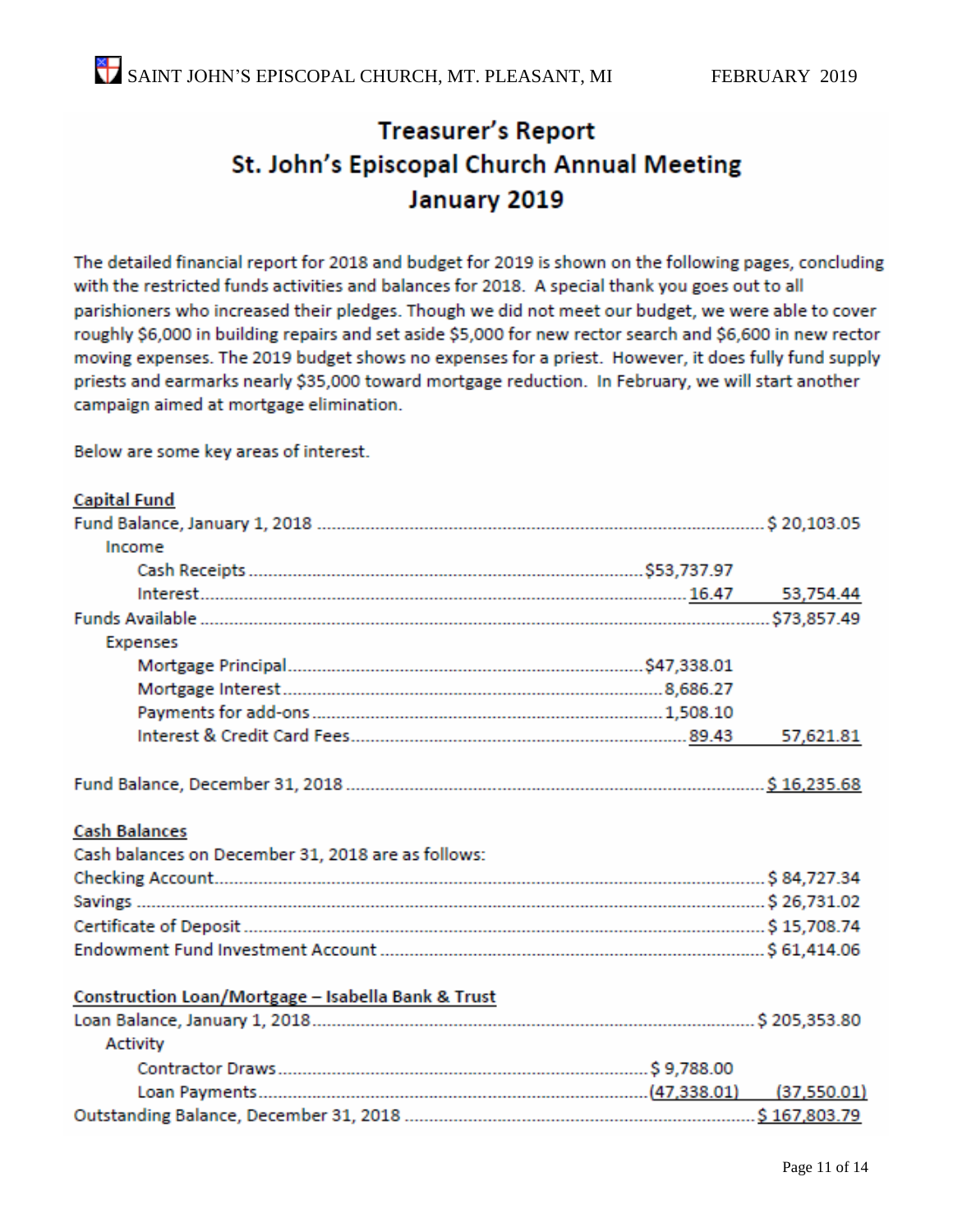### **ANGLICAN WORTHIES**

#### 339. Arnold, Matthew (1822-1888) Poet & essayist (pt. iii)

As I said before, the difference between the early volume of Matthew Arnold's poetry and the next publication, in 1852, is amazing. There is a real ease in phrasing; there is no struggle for form. Quite possibly some of these pieces were completed before he started work for the Education Department. He is clearly reacting against the Romantics like Shelley, the taste for which, \*Tennyson and Browning notwithstanding, was still in the mind of his potential readership. The overall tone of Arnold's selection, however, is elegiac, anxious, and subjective. In Lionel Trilling's words, Arnold's poems "mourn a loss, celebrate the lost thing, and tries to come to terms with deprivation." Trilling believes this tonality was due to the "diminution of the intensity of religious faith" in the culture. The Romantics would have us believe that we could find a validation in nature to replace this. (Certainly Emerson, influential in Victorian England, thought so.)

Though his new poems seem "distant" and vaguely inaccessible, in my view they are attractively personal, autobiographical; they ask the reader to feel sorrow and loss, as he did, over the ideals of English culture that he thought were being smothered by science, by religious "obedience," and by a new materialism, uncultured, borne merely of commercial prosperity.

The lyric describing Urania, goddess of astronomy (a science), suggests existentially that man is isolated in a universe with which he has no necessary connection, no natural relationship:

> I too have suffered; yet I know She is not cold, though she seems. She is not cold, she is not light, But our ignoble souls lack might.

She smiles and smiles, and will not sigh, While we for hopeless passion die; Yet she could love, those eyes declare, Were but men nobler than they are.

A number of lyrics also express concern with what Arnold should accomplish with his life. In "The Buried Life" he confesses,

> But often, in the world's most crowded streets, But often, in the din of strife, There rises an improbable desire After the knowledge of our buried life; A thirst to spend our fire and restless force In tracking out our true, original course.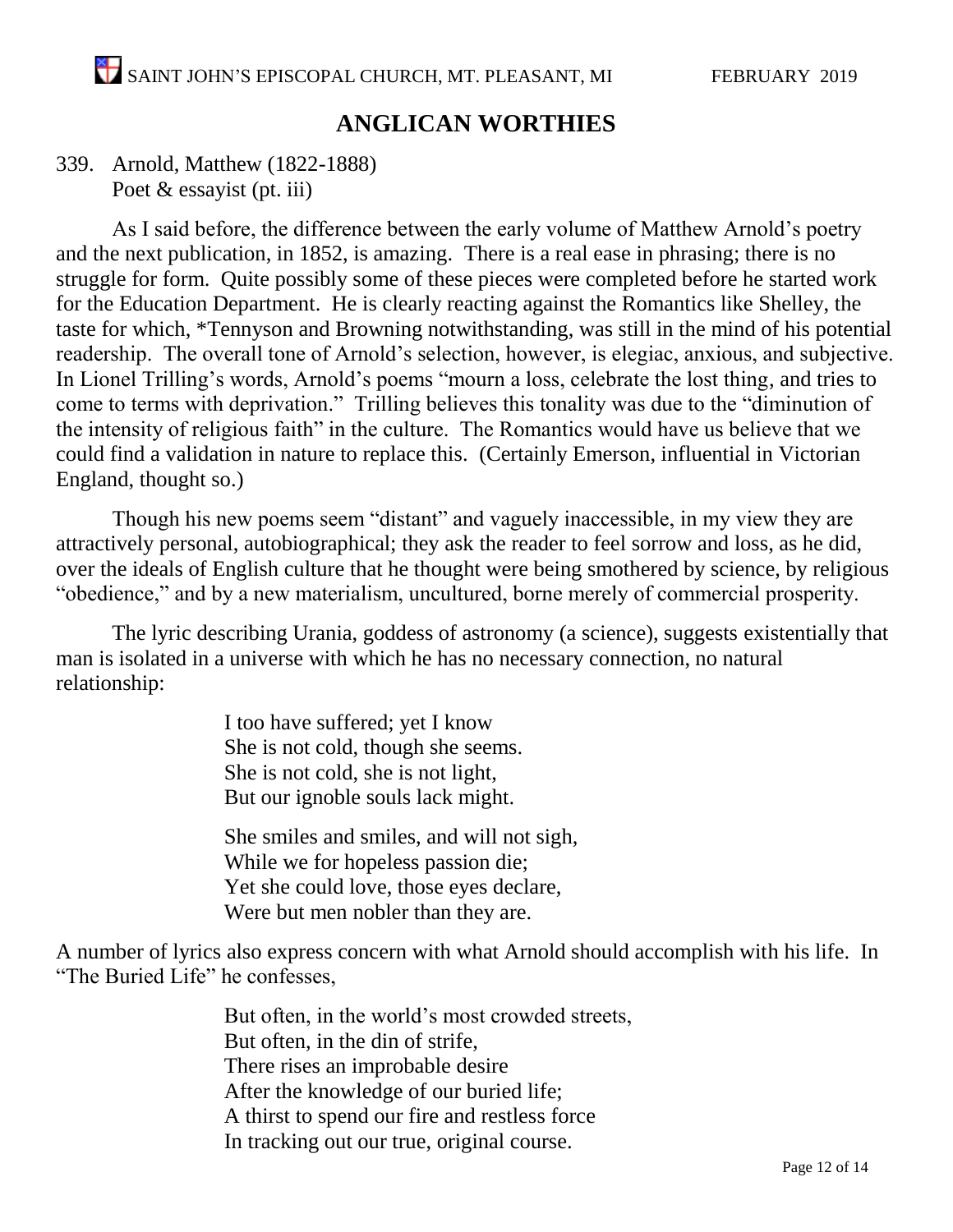Scholars agree that "the buried life" is the life of poetry; already Arnold is wondering whether with marriage and the new job in the Education Department he is going to be able to continue poetic composition.

This volume features several of Arnold's longer narratives, at which he was quite adept. The outstanding ones are "The Scholar Gypsy," "Sohrab and Rustum," and "Empedocles on Etna." The first of these tells the history of a late medieval scholar who abandoned his fellowship at his college and went to live with gypsies. The reward of this rash act was to release his imagination, his "buried life." He had become a legend of Oxford. "Sohrab and Rustum" retells a Persian legend in which an estranged son seeks out his father in combat and on the field eventually has the older man at his mercy. At the point Sohrab reveals himself. His father, Rustum, rises and kills him for his presumption. Arnold told his mother he thought that it was "the best thing I have done yet. . . . I have had the greatest pleasure in composing it—a rare thing for me." In this reversal of the Oedipus theme, scholars have noted that the father (i.e.,Thomas Arnold) deals his poetic son a death blow. "Empedocles on Etna" is a retelling of the Greek philosopher, who yearns for the absolute meaning of life but cannot find it, and in despair leaps into the crater of the volcano. It is a good poem, but Arnold withdrew it from the second edition the following year because he felt it lacked sufficient catharsis. It reappeared in the Poems of 1867 at the urging of Browning.

Several of his poems in this edition are full of regret; these lines from "Self-Deception" are typical:

> We but dream we have our wished-for powers, Ends we seek we never shall attain; Ah! some power exists there, which is ours? Some end is there, we indeed may gain.

The first twelve years of his job as examiner for the Education Department were spent traveling throughout the kingdom, visiting parish schools, many of them sponsored by non-Anglican, non-Catholic denominations. All the students were from ambitious but not particularly "cultured" families, parents who were earnest for their children, who wanted them to escape the factory and the shop, to "get ahead," but outside the novels of \*Dickens, knew very little of the poetic heritage of English literature, much less the classics of Greek and Roman literature, the province of the "public" schools—Eton, Harrow, Winchester, etc. The students whom Arnold saw were unlikely to continue on to the colleges of Oxford and Cambridge, even though some of them were very bright. If Arnold thought that their level of education in the very fundamentals of learning would supply them "with largess of soul and personal dignity," he was certainly sanguine. Competent in his job, Arnold was directed to tour schools in France. The result of this was *Popular Education in France* (1861). Here he began to envision the expanded role and responsibility of the state in education and culture, which he would explore in *Culture and Anarchy* (1867). And the more he projected this responsibility for the state, the more he was following the footsteps of his father. --hlf